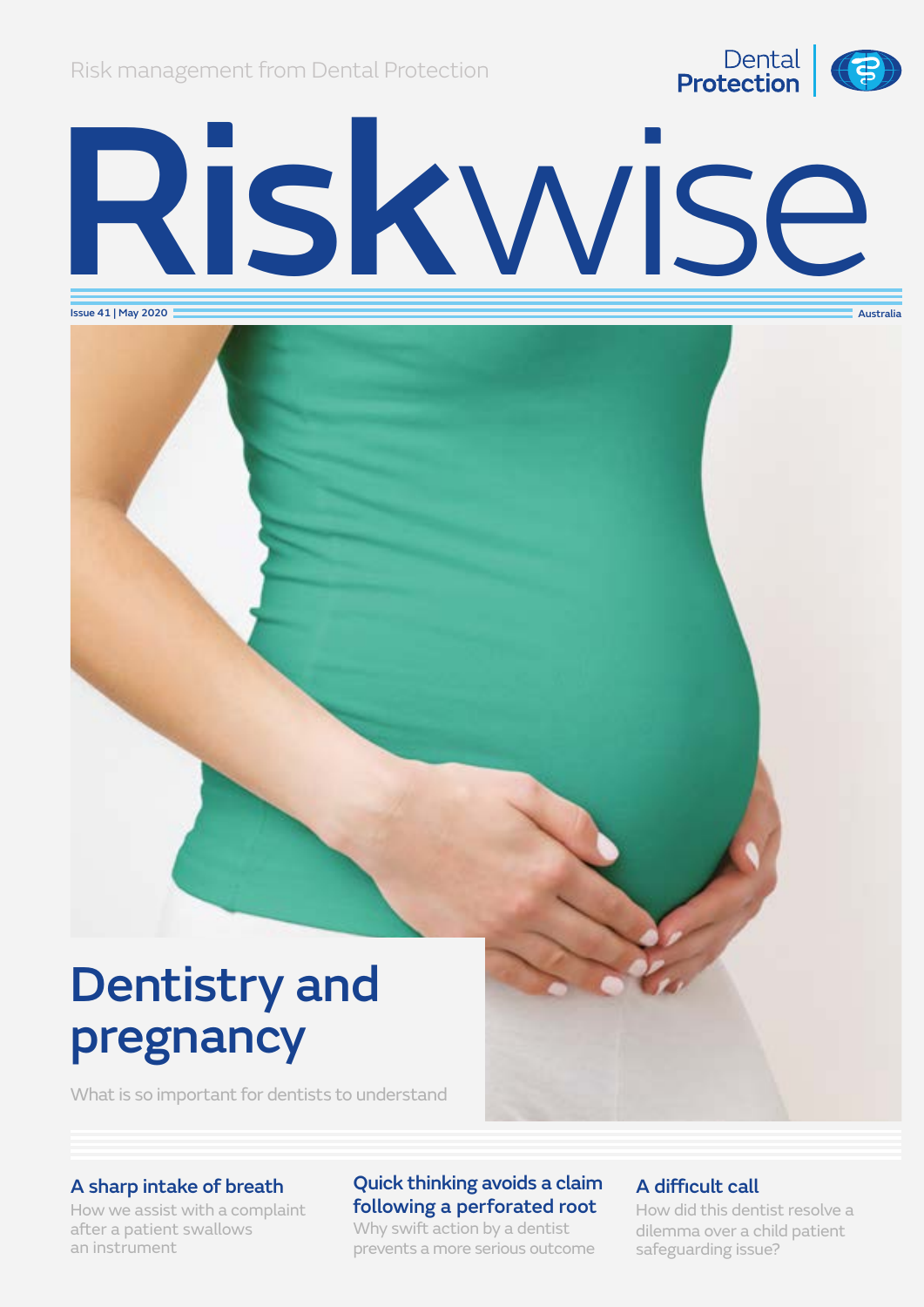# **Editorial**

Dr Mike **Rutherford** Senior Dentolegal Consultant



### Welcome

hope you enjoy this latest edition of *Riskwise*, which has been planned and written by Dental Protection's large team of experts to give you specialised advice and guidance on key dentolegal topics – as well as showcasing how we have actively assisted members with difficult outcomes in our case studies section.  **I**

#### In this issue

Professor Leonie Callaway explores some of the issues around dentistry and pregnancy, where perhaps a lack of clear understanding can limit clinical care, often leading to problems, dissatisfaction and the development of complaints down the line. The article aims to help dentists overcome the fear and uncertainty over treating pregnant patients by providing clear guidance on the level of required care and some key treatment and prescribing risks to be aware of.

Dr Simon Parsons, based in Sydney and one of our five dentolegal consultants in Australia, describes the unfortunate but relatively common event of fracturing a file during endodontic treatment and how best to manage this problem.

Following these articles, we have a range of case studies reflecting real-life situations that members have experienced – all of which are followed by some important learning points and guidance specific to the circumstances.

The feedback we receive indicates that many dental members aren't fully aware of the professional development offered by Dental Protection, so I would urge you to visit our online learning centre, Prism, and see what is available and how it could be of benefit to you. You can access Prism via the Events and E-learning tab on our website, at **dentalprotection.org.au**.

### Changes in the West

In other news, I thought I would use this editorial to announce some big changes affecting advisory and case management services for Dental Protection members in Western Australia. As some of you may know already, Dental Protection has had a scheme arrangement with ADA WA for many years whereby we have supported our Western Australian members with risk management advice and training through workshops, lectures, webinars and publications. In March we began the process of extending this support to also include advisory and case management of complaints and legal challenges – plugging Dental Protection members in Western Australia into the in-house expertise and extensive global network of dentolegal knowledge that is central to the benefits of Dental Protection membership.

Before this change, Dental Protection members in Western Australia have received their advisory and case management services from the dental cases panel of ADA WA.

By modifying this now, we will be able to apply the accrued knowledge from our extensive dentolegal global network and provide members with the same level of hands-on support that has long been enjoyed by Dental Protection members across the rest of Australia. Our team of five dentolegal consultants – all dentists – together with our case manager (who is a dental practitioner) will provide an empathic and professional service to help members when you need us most. Our size allows us to provide a comprehensive and agile service with same-day decisions if required, and a 24/7 emergency advice line.

We are delighted with this development and are proud to serve our ever-growing membership. Dental Protection Australia is stronger than ever before, reflecting the dedication and commitment of the team in their work to help colleagues. Any indemnity enquiries or reports of incidents should be made by calling **1800 444542** or by emailing **notification@dpla.com.au**.

I hope you enjoy this edition of *Riskwise*  and continue to benefit from the enhanced advice and support Dental Protection offers now and in the future.

**Dr Mike Rutherford** BDSc BA FICD Senior Dentolegal Consultant

**[mike.rutherford@dpla.com.au](mailto:mike.rutherford@dpla.com.au)**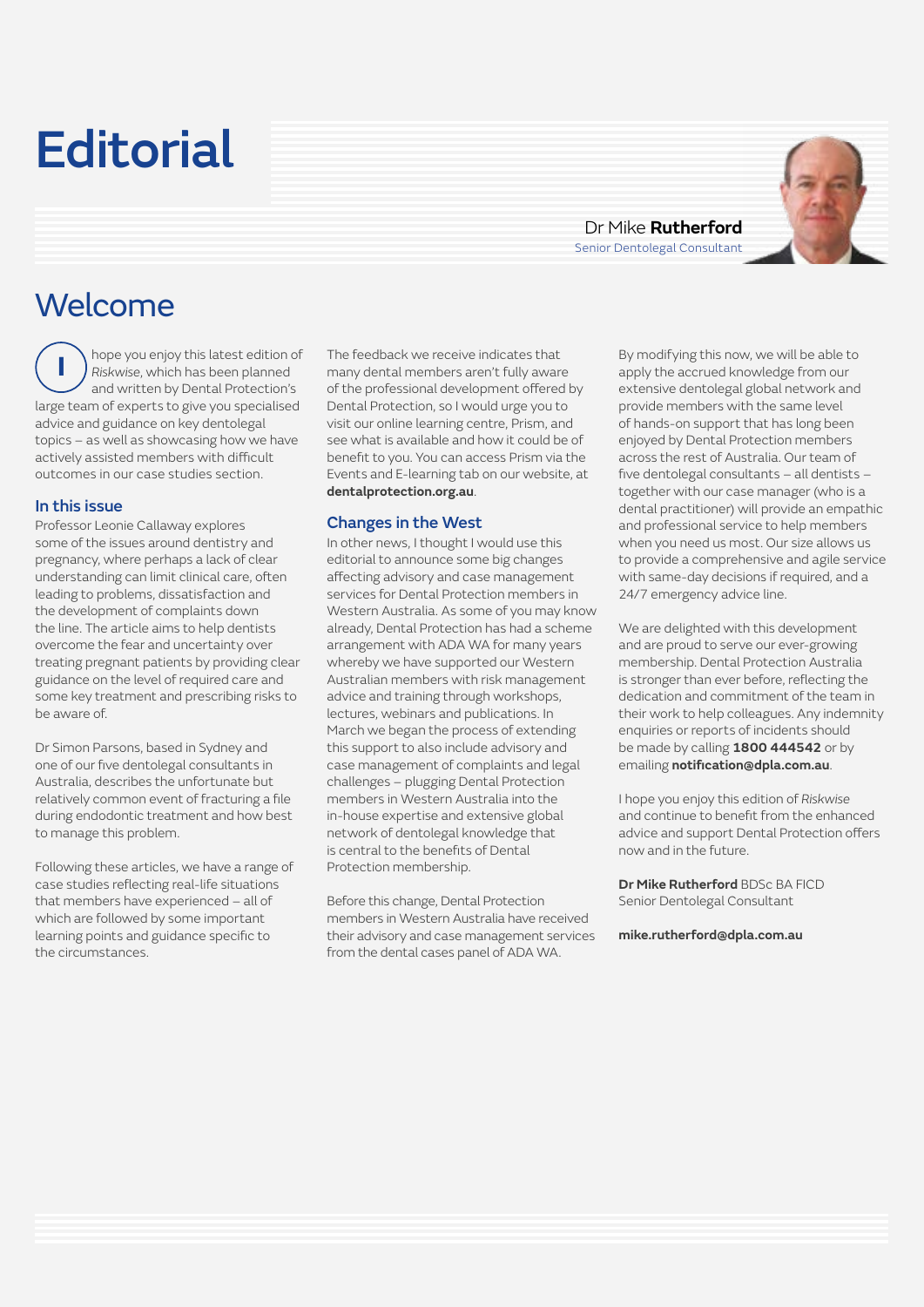# **Contents**



## 04 - 05 Managing endodontic<br>file separation

Dr Simon Parsons, Dentolegal Consultant at Dental Protection, looks at what we can do to reduce our risk of the separation (or fracture) of an endodontic instrument within a tooth.



Leonie Callaway, Professor of Medicine at the University of Queensland, tackles the fear and uncertainty many dentists feel when treating pregnant patients, by advising on what level of care is required and what the key risks are.



From the case files: practical advice and guidance from real life scenarios.

Editor Gareth Gillespie Design Carl Watson Production Emma Senior

Print Professional Print Services

#### **Contributors**

Dr Louise Eggleton, Dr James Foster, Dr Martin Foster, Dr Xanthoula Maitou, Dr Raj Rattan, Dr Mike Rutherford, Dr Simrit Ryatt, Dr Annalene Weston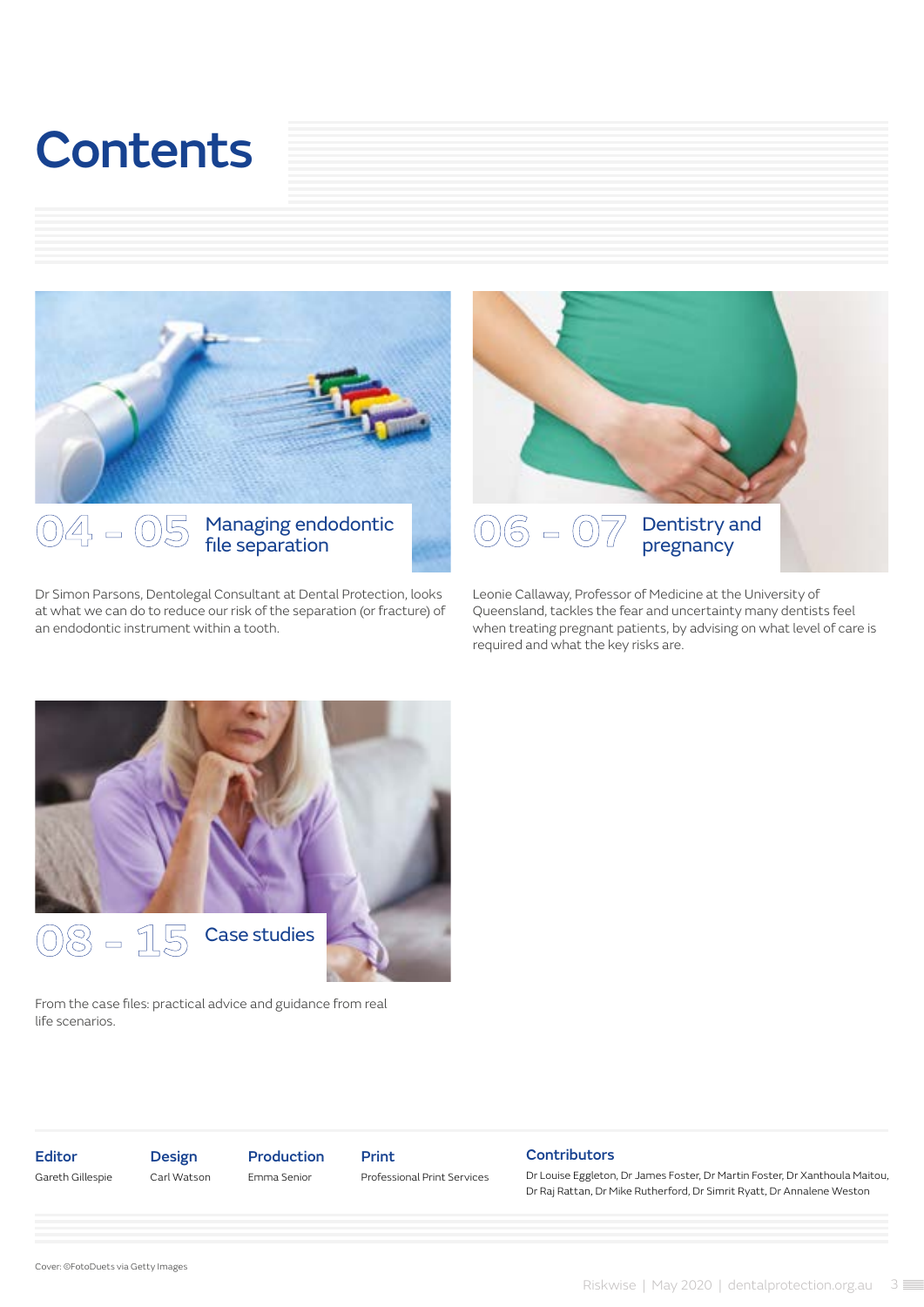# Managing endodontic file separation

*One of the most frequent adverse events reported is the separation (or fracture) of an endodontic instrument within a tooth. Dr Simon Parsons, Dentolegal Consultant at Dental Protection, looks at what we can do to reduce our risk of procedural error and how we might manage these cases should they arise.*

young, recently graduated dentist commenced RCT on a lower molar for a patient who had recently given birth. At the second appointment, a file separated, unknown to both the patient and the clinician.  **A** 

The tooth remained symptomatic and, due to the part-time availability of the treating dentist, the patient sought urgent pain relief at another dental practice where the separated file was discovered during preoperative radiography. The unhappy patient was referred to an endodontist who was unable to retrieve the file. It was agreed, due to the ongoing symptoms, that it was best that the tooth be extracted by an oral surgeon.

The oral surgeon could not achieve adequate local anaesthesia to extract the tooth conventionally, so the patient was subsequently booked in for treatment under general anaesthesia. This incurred considerable inconvenience and expense to the new mother who needed to make alternate childcare arrangements.

Once the clinician became aware of this, they sought advice from Dental Protection and the case was resolved by reimbursing the patient for over \$4,000 of specialist and hospital costs. This was essential as the patient had not been warned about the possibility of file separation,

and consequently there was no valid consent in place for this case. Regretfully, the patient had already complained to AHPRA, and the clinician endured considerable anguish during the protracted management of the complaint. While the actual occurrence of file separation may not necessarily have been avoidable in this instance, early identification of it may have expedited appropriate patient management and eliminated a complaint to the Dental Board, improving the outcome for all parties.

#### How likely is file separation and should we forewarn about it?

It can be difficult to know exactly how often files fracture within teeth and remain there because they cannot be removed. This may be due to reasons such as lack of awareness of the fracture itself, a failure to inform the patient or deal with the issue, or endodontic failure requiring tooth extraction. Clinicians may have fractured a file and then successfully retrieved it, in which case such an event would be unreported.

However, it is not uncommon for patients to be first advised of a file separation when seeing a new dentist and having radiographs taken. This naturally raises doubt in a patient's mind about the ethics and clinical ability of the previous treating dentist and can lead to a complaint or claim.

So why don't we tend to forewarn our patients of this risk? It may well be because we don't see it as a likely outcome to our care, given that studies typically report the incidence of file separation as being between 0.5% and 5% of cases investigated.<sup>1</sup> A recent study of 571 Protaper Next rotary files discarded by endodontists according to conventional reuse protocols showed an incidence of fracture in almost 20% of X1 files and unwinding in a further 10%, despite these not being discarded due to known failure but simply in accordance with protocol.<sup>2</sup> These authors noted that the fracture of rotary nickel-titanium instruments (NiTi) can occur from torsion (exceeding the elastic limit of the alloy due to binding of the file while torqued), cyclic fatigue, or a combination of both factors. Such research underlines the need for careful protocols in the reuse of rotary endodontic files and suggests that fractures may arise during instrumentation without the clinician being aware of it, especially when using fine rotary files.

Although file separation may indeed occur much less frequently than some other endodontic complications, such as overfilling or underfilling, its detrimental impact can be significant especially in cases of periapical infection, resulting in a reduction in success of up to 14%.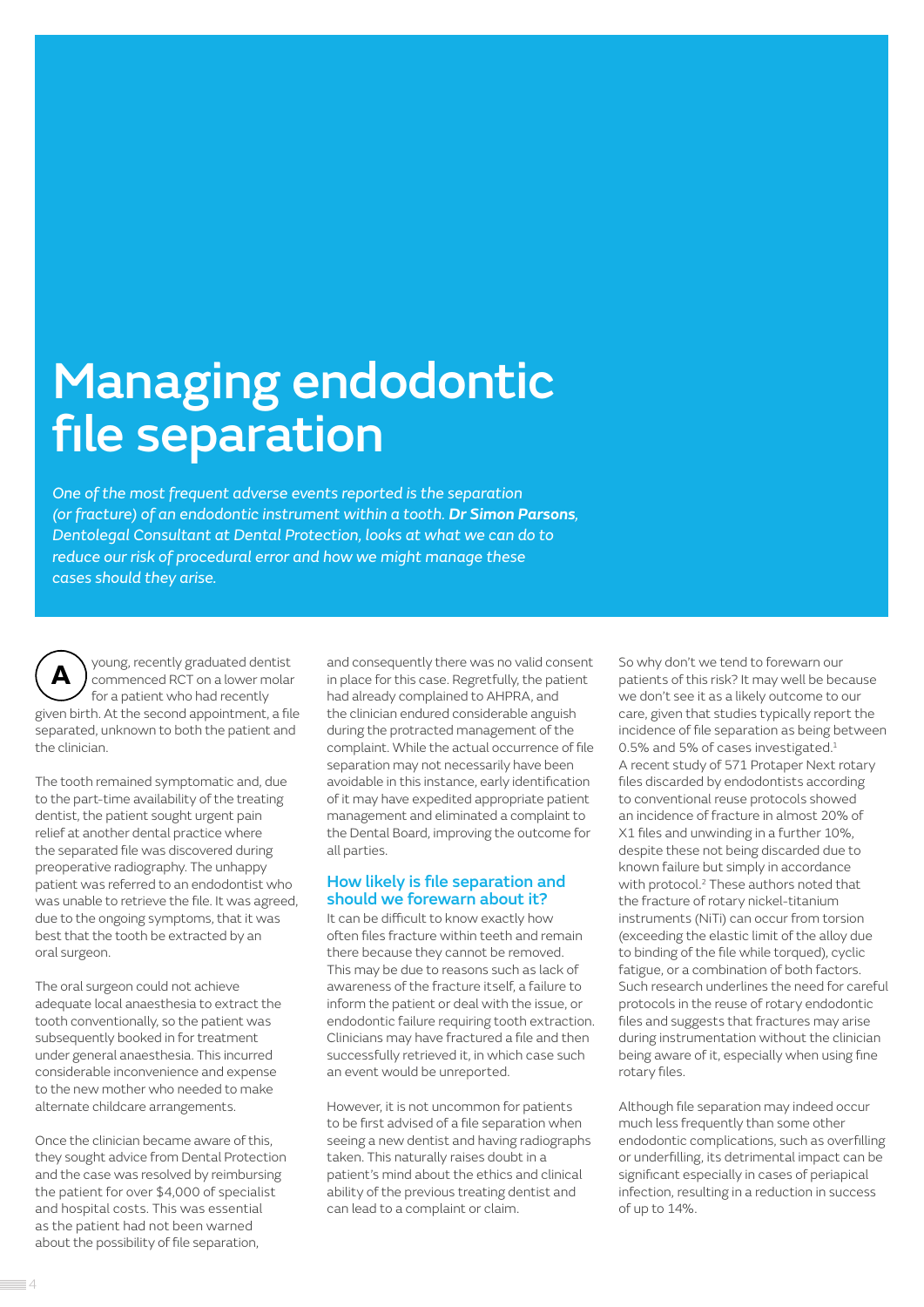

Clinicians are obliged to communicate common adverse outcomes, as well as uncommon but potentially serious complications, as part of achieving consent for procedures. We recommend that all endodontic patients are forewarned of the risk of file separation as part of the routine disclosure of the risks associated with endodontic therapy before treatment commences. Naturally, this would also need to be documented in your clinical records.

#### How might we reduce the risk of file separation?

Some file separations may be unavoidable due to crystallographic issues in the alloy that can predispose to failure, or manufacturing defects. While we have all heard occasional reports of new NiTi rotary files fracturing soon after first being used in a canal, most file separations seem to arise from errors in instrumentation technique, or reuse of rotary files an excessive number of times.

Clinicians can reduce the risk of file separation by careful preoperative case assessment (with referral of cases with anatomical complexity or likely procedural difficulty to specialists), ensuring straight line access into canals wherever possible, removal of coronal constrictions through a crown down approach and fastidious irrigation.

Careful use and reuse of files is a must. Visual inspection of files under magnification is essential where they are being reused, even on the same patient, eg from one canal to the next. Visibly damaged files must be discarded and reuse protocols for rotary files strictly adhered to. Clinicians are wise to set rotary motors at correct speed and torque settings prior to starting each and every case.

### Management of a file separation

Determining the best long-term approach to these events depends on the individual case, since the objective of the endodontic treatment with or without a fractured instrument remains the same, namely to disinfect the root canal system and prevent its recontamination  $3$ 

Disclosure of the complication to the patient must occur if you are unable to correct the situation during the normal course of treatment and avoid irreversible harm or a compromised outcome. If file retrieval is not possible, prompt referral to a specialist for assessment and remedial treatment is wise. This is usually at the referring practitioner's cost unless the patient has been specifically forewarned of a high risk of this complication and offered a specialist referral, but has elected to proceed with treatment regardless.

Any decision to monitor, bypass or remove a separated file fragment should be made in consultation with the patient. Factors to be considered may include any constraints in the root canal accommodating the fragment, the stage of root canal preparation, the potential complications of the treatment approach adopted, the strategic importance of the tooth involved and the presence (or absence) of periapical pathosis.4 The presence of a fractured instrument need not reduce the prognosis if the canal system is already well-disinfected and there is no evidence of apical disease, in which case file retention or bypass may be considered.<sup>5</sup>

Endodontics is never easy and complications can occur even in experienced hands. Always contact Dental Protection if you are unsure about how best to manage a patient following a treatment complication.

- 1. Pedir S, Mahran A, Beshr K and Baroudi K, Evaluation of the Factors and Treatment Options of Separated Endodontic Files Among Dentists and Undergraduate Students in Riyadh Area, *J Clin Diagn Res* 10(3): ZC18–ZC23 (March 2016)
- 2. Fernández-Pazos G et al, Fracture and deformation of ProTaper Next instruments after clinical use, *J Clin Exp Dent* 10(11): e1091–e1095 (November 2018)
- 3. Simon S, Machtou P, Tomson P, Adams N, Lumley P, Influence of fractured instruments on the success rate of endodontic treatment, *Dent Update* 35(3):172-4, 176, 178-9 (April 2008)
- 4. Madarati AA, Hunter MJ, Dummer PM, Managem intracanal separated instruments, *J Endod* 39(5):569-81 (May 2013)
- 5. McGuigan MB, Louca C, Duncan HF, Clinical decision-making after endodontic instrument fracture, *Br Dent J* 214(8):395-400 (April 2013)

**References**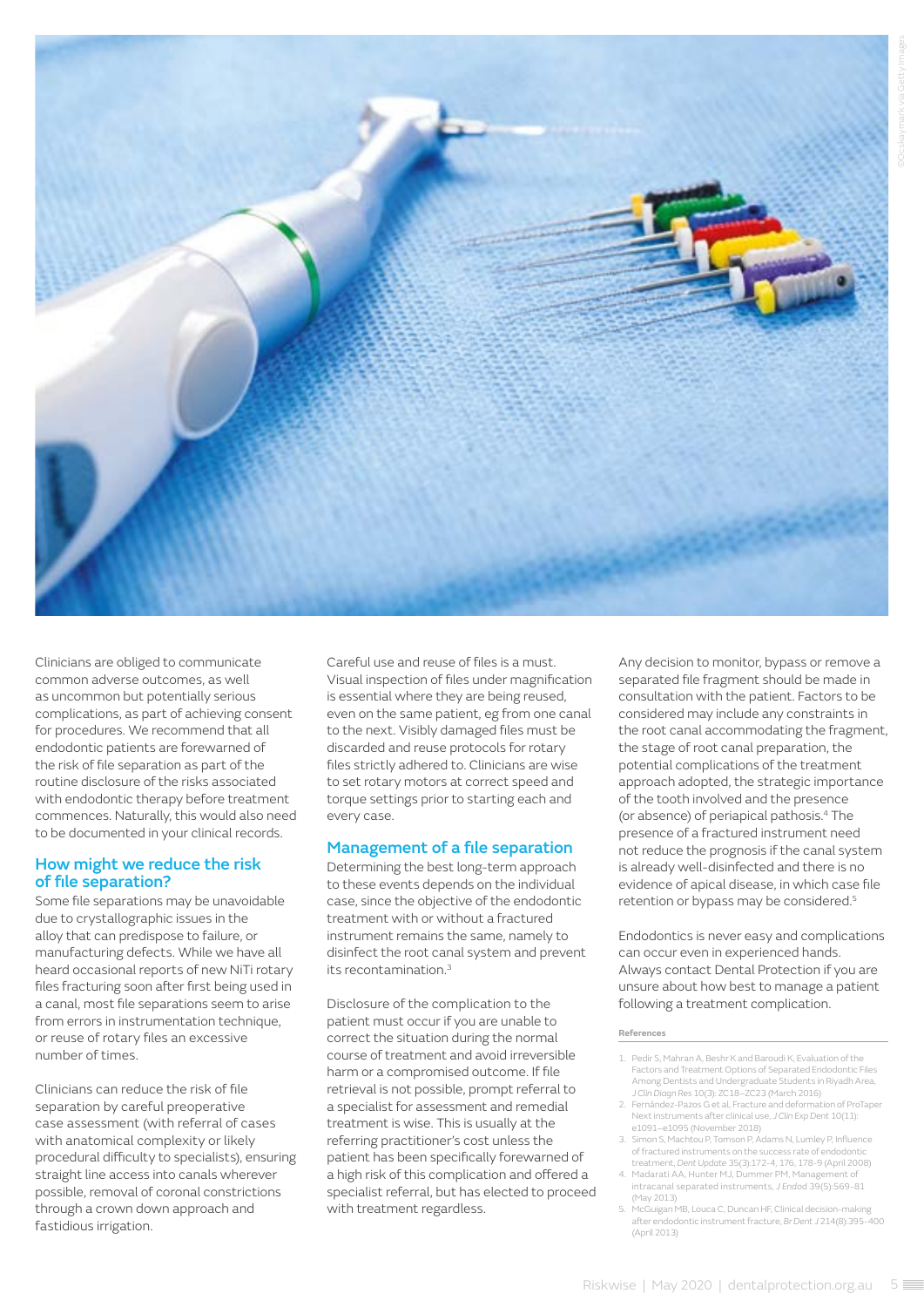# Dentistry and pregnancy

*Leonie Callaway, Professor of Medicine at the University of Queensland, tackles the fear and uncertainty many dentists feel when treating pregnant patients, by advising on what level of care is required and what the key risks are.*

ne of the main difficulties dentists struggle with is their fear around treating pregnant patients. It is an emotive time and everyone is aware of the need to ensure the very best outcomes for the foetus. As a result of this fear, and a lack of clear understanding, clinical care can often be more limited than it should be, with a series of unfortunate and unintended consequences for both mother and child. The purpose of writing this is to try to put your mind at ease and provide some clear guidelines about what is and is not okay during a patient's pregnancy.  **O** 

My area of expertise is as an obstetric physician. We care for women with medical disorders in pregnancy and therefore have particular expertise in the issues around radiation, drugs and surgery in pregnancy, the provision of pre-conception care, and the care of women with high risk pregnancies as a result of pre-existing illness or illness that arises during the pregnancy.

Globally, there are obstetric physicians in all of the major tertiary obstetric hospitals. We work in multidisciplinary teams with obstetricians, neonatologists, pharmacists, radiologists and specialists of all kinds with an interest in pregnancy (eg rheumatology, endocrinology, cardiology, nephrology and oncology).

If you ever have a tricky question regarding care for a pregnant woman, feel free to call your closest tertiary maternity hospital and ask to speak to the obstetric medicine registrar or physician who is on call for the maternity service. They should be able to provide you with advice, and if they do not know the answer to your question, they will be happy to point you in the direction of help. Pharmacists can also be invaluable in providing advice regarding drugs in pregnancy.

### The level of care required

We know that pregnancy worries many healthcare providers and results in fearbased clinical decisions that are often not in the best interest of the mother or foetus. As a general observation, pregnant women often do not receive the care they need from a range of health professionals due to misconceptions about medications, radiology and surgery during pregnancy.

We have seen pregnant women hobbling around with undiagnosed fractures because their doctor was fearful of doing an x-ray during pregnancy, or struggle with a sudden deterioration in their asthma because their doctor thought their asthma medication was unsafe during pregnancy. And we see women with toothache and dental sepsis because dentists were afraid to treat them.



Most dentists find it reassuring to know that the care they might consider providing is quite minor in terms of risk, compared to what goes on for pregnant women on a day-to-day basis within Australia's hospitals. For example, a dental radiograph results in a foetal radiation dose of 0.0001 rads, compared to a chest radiograph involving 0.001 rads.

We teach all medical students that if a pregnant woman requires a chest radiograph at any point during her pregnancy, the radiation dose to the foetus is so insignificant that the risk of not doing the radiograph and not assessing the lungs and heart properly may far outweigh any minor risk of extremely low doses of foetal radiation.

Pregnant women who develop cancer are often given multiple cycles of chemotherapy during pregnancy and women who develop appendicitis, cholecystitis or hypercalcaemia from parathyroid adenomas are all cared for with appropriately-timed surgery during pregnancy. So, in comparison to the kinds of medications, surgical procedures and radiation exposure that is required to care for pregnant women on a daily basis, dental procedures and dental radiation generally falls into the relatively minor category.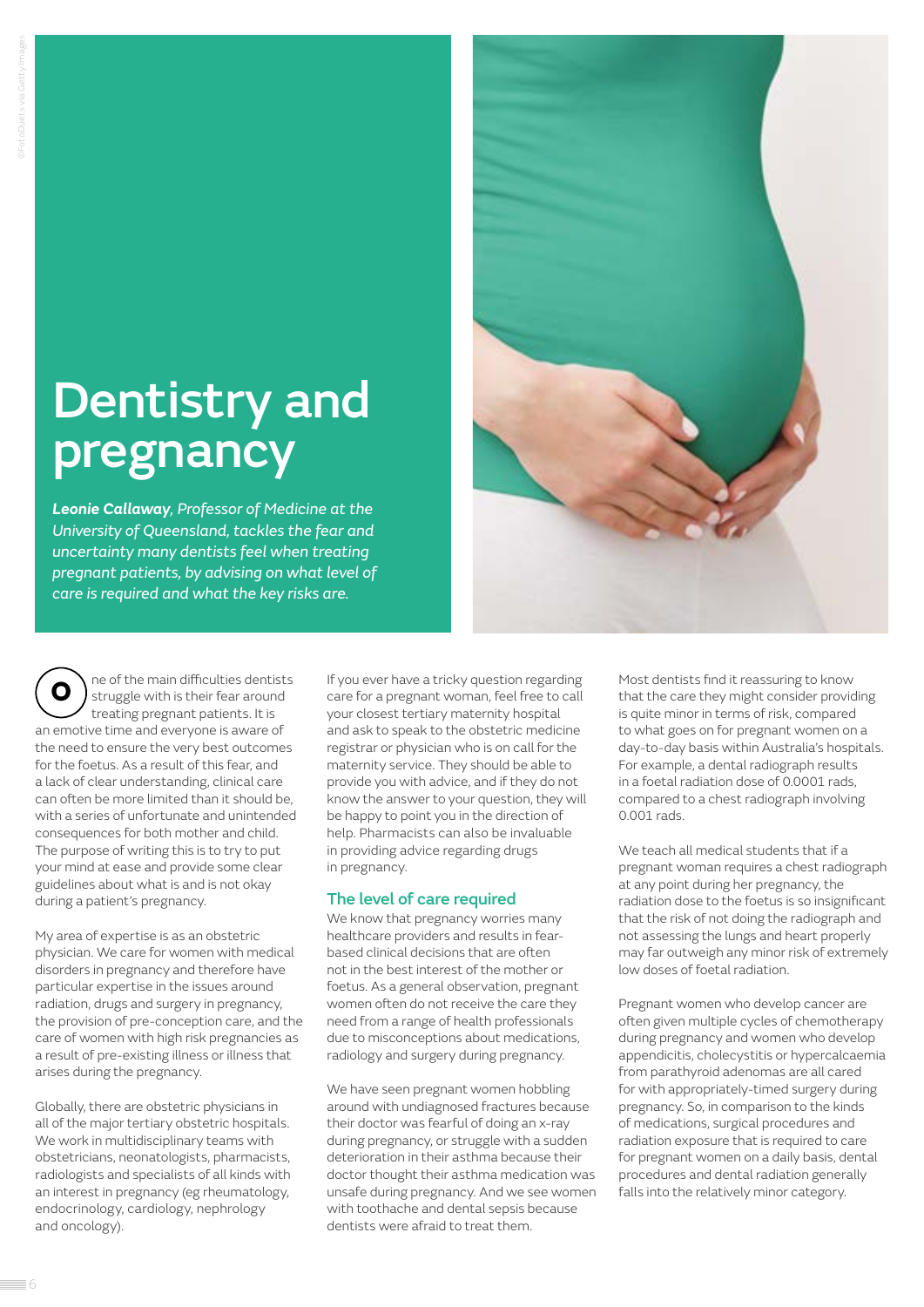#### What you need to know

There are a few key messages for dentists providing care for pregnant women or women within the reproductive age range:

1. Women of reproductive age need excellent oral health prior to falling pregnant.

> It is ideal for women considering a pregnancy to ensure that all major necessary dental work is undertaken prior to pregnancy if possible.

Dentists should ideally enquire about pregnancy plans when women of reproductive age have dental issues identified and encourage them to complete treatment plans prior to conception. This provides peace of mind for all involved. Adverse events such as miscarriage, congenital anomalies, growth restriction and premature delivery are common. People tend to associate adverse events with whatever happened to them recently. Providing excellent preconception dental care prevents women associating their dental care with common adverse pregnancy events in their own mind. It also reduces pregnancy associated anxiety for the dentist, which is a welldocumented problem.

2. All required routine and emergency dental treatment is indicated at any time during pregnancy.

> There are multiple guidelines to encourage and reassure dentists about providing regular and emergency dental care to pregnant women. References to these guidelines are included below.

3. Dental imaging should be used when required.

> Fear of dental radiation during pregnancy is generally misplaced. The foetal exposure from dental radiation is vanishingly low. Therefore, if there is concern about dental infection during pregnancy and dental radiation is required to assist in determining an appropriate treatment plan, women should be strongly reassured about the risk benefit ratio of dental radiation.

Untreated dental sepsis can trigger pre-term birth and result in overwhelming maternal infection. High quality dental care, including appropriate dental imaging, can prevent these adverse outcomes.

4. Pregnant women from 28 weeks onward need careful positioning in a dental chair.

In advanced pregnancy, women are often very uncomfortable lying on their back and can develop hypotension from the foetus compressing the inferior vena cava. Therefore, from about 28 weeks onwards, a wedge or rolled up towel should be placed under one side of the woman's back while in the dental chair, to ensure the foetus is not sitting on top of the vena cava.

5. Non-steroidal anti-inflammatory drugs need care during pregnancy.

In the third trimester (from 28 weeks gestation onwards), nonsteroidal anti-inflammatory drugs (NSAIDs) should be avoided, due to significant foetal risks. These drugs are associated with persistent pulmonary hypertension of the newborn due to premature constriction of the patent ductus arteriosus, foetal renal injury, oligohydramnios (reduced amniotic fluid), necrotising enterocolitis and neonatal intracranial haemorrhage. Unfortunately, the constriction of the ductus arteriosus in the foetus can be related to even a single dose of NSAIDs.

For dental pain relief, we recommend paracetamol. If additional pain relief is required opioid based analgesia is safer, and we would suggest the use of codeine or oxycodone. NSAIDs can be considered in the second trimester (12-28 weeks) if absolutely required. If women have been taking over the counter NSAIDs for dental pain in the third trimester, encourage them to see their obstetrician so an ultrasound scan to assess foetal wellbeing can be arranged.

6. Individualised decision-making is often required, and communication with other healthcare professionals involved in the woman's care is strongly recommended.

> Each woman's situation is unique. There are many variables in clinical decision-making for pregnant women who require medications, imaging and surgical procedures. These variables include the woman's own preferences, the stage of pregnancy, delivery plans, foetal growth and wellbeing, weighing of risks and benefits, access to specialised services, newly published research, variations in guideline-based recommendations regarding the safety and acceptability of various medications (for example, local anaesthetics, nitrous oxide, antibiotics), decision-making in the context of limited information, and the skills of the healthcare providers involved.

### **Conclusion**

All of the guidelines encourage communication between the dentist and the woman's other healthcare providers. We strongly recommend good communication with the woman's obstetrician, general practitioner or pregnancy healthcare team in cases where the best plan of action is unclear. We also recommend seeking expert, up-to-date guidance in situations where the published evidence and guidelines lack sufficient clarity to guide decision-making in a particular woman's unique situation.

### Helpful reading

American Dental Association, *Guidelines on Dental Care during Pregnancy*.

Oral health care during pregnancy and through the lifespan, Committee Opinion No. 723. American College of Obstetricians and Gynecologists, *Obstet Gynaecol* 2013 (Reaffirmed 2017);122:417 -22.

CDC National Consensus Statement regarding Oral Health Care During Pregnancy.

Guidelines for diagnostic imaging during pregnancy and lactation, Committee Opinion No. 723, American College of Obstetricians and Gynecologists. *Obstet Gynaecol*  2017;130:e210 -6.

Lowe S, Diagnostic radiation in pregnancy: risks and reality, *Aust N Z Journal, Obstet Gynaecol* 2004. June; 44(3):191-6.

Lopes LM, Carrilho MC, Francisco RP, Lopes MA, Krebs VL, Zugaib M, Fetal ductur arteriosus constriction and closure: analysis of the causes and perinatal outcome related to 45 consecutive cases, *J Matern Fetal Neonatal Med* 2016; 29(4):638-45.

Ouanounou A, Hass DA, Drug therapy during pregnancy: implications for dental practice, *Br Dent J* 2016 Apr;22(8);413-417.

Kelaranta A, Ekholm M, Toroi P, Kortesniemi M, Radiation exposure to foetus and breasts from dental X-ray examinations: effect of lead shields, *Dentomaxillofac Radiol* 2016 Jan; 45(1):20150095.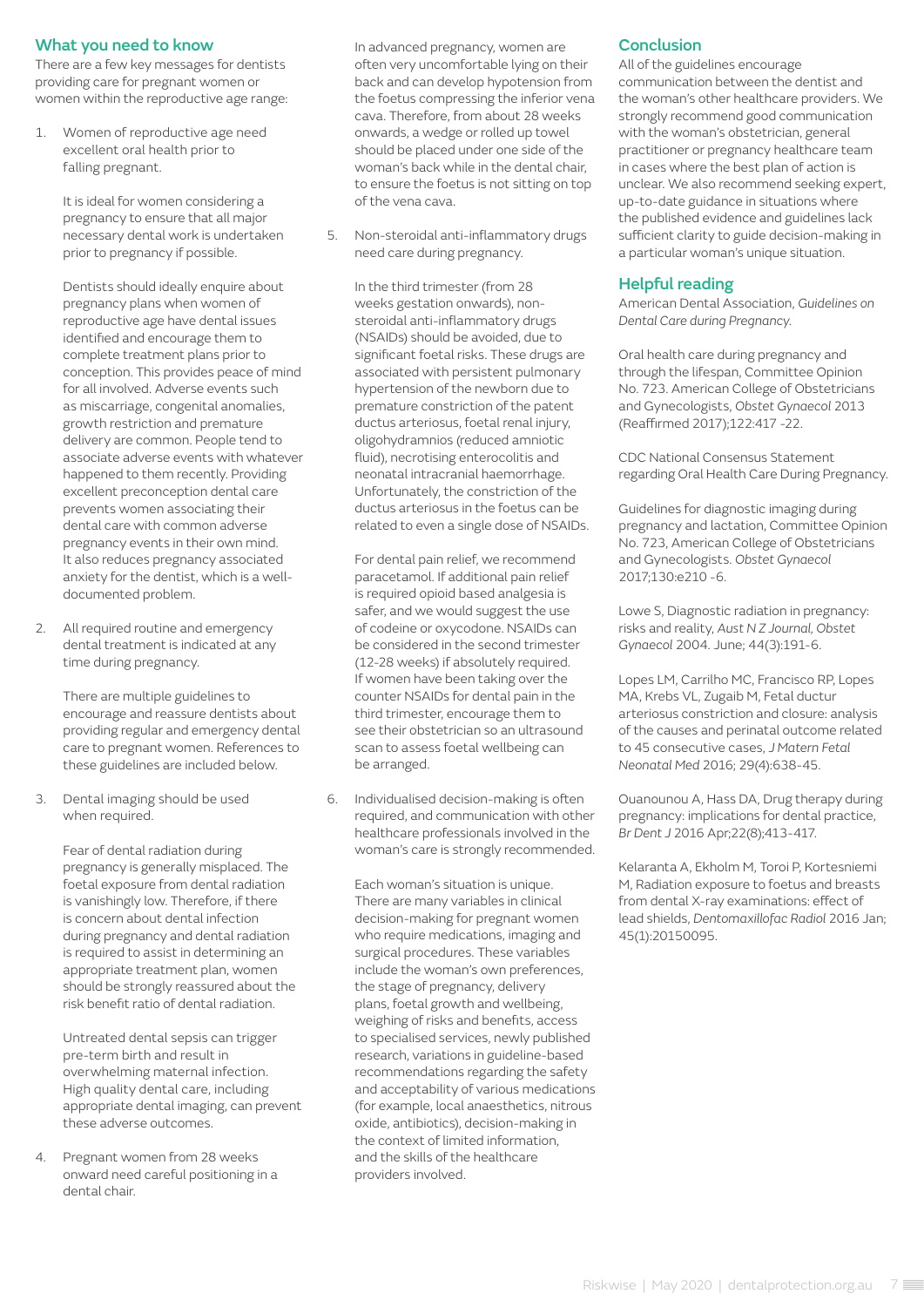### Case study

# A sharp intake of breath

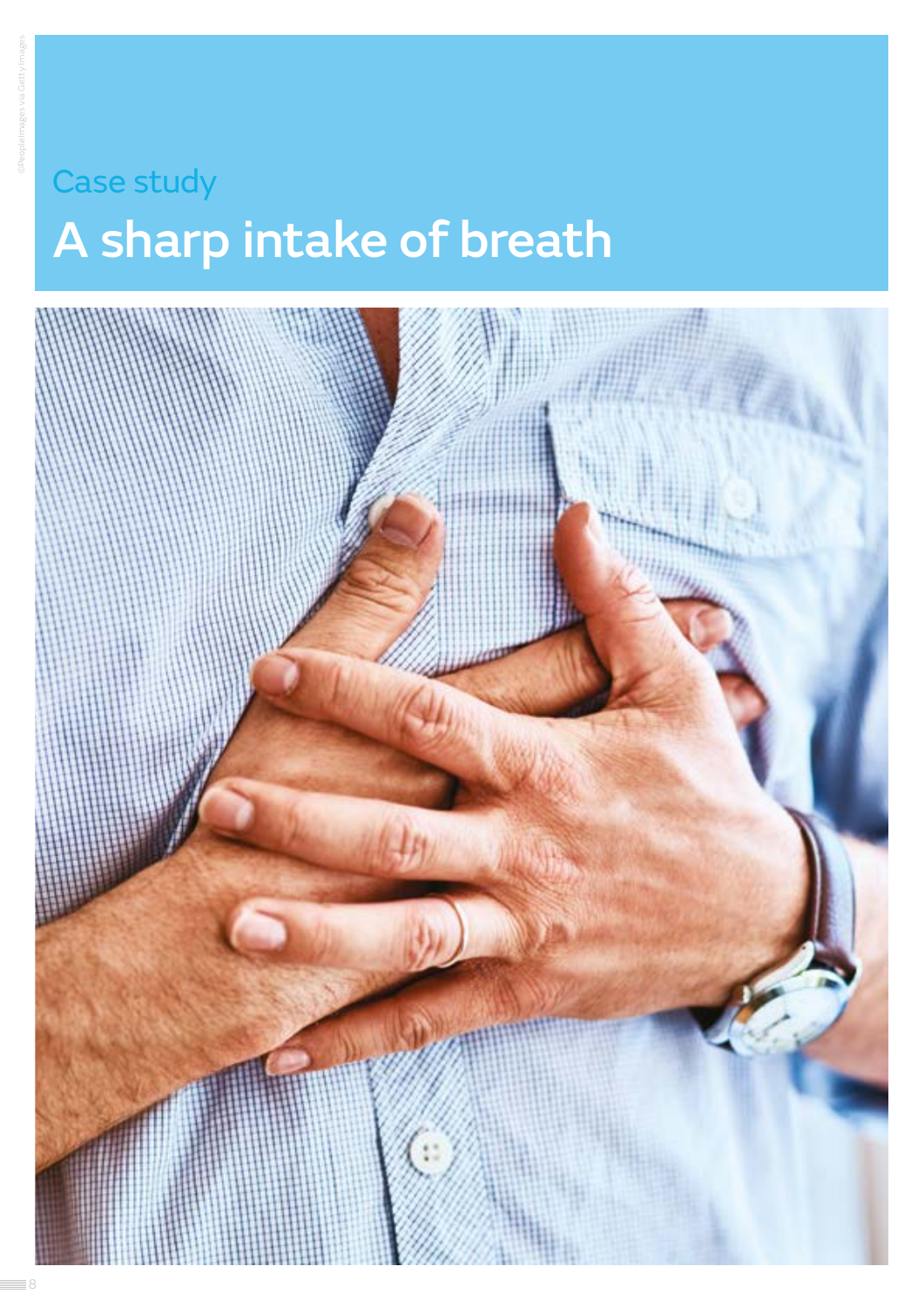

ith our patients generally supine, there is always the risk of dental instruments and materials being swallowed or even inhaled. When this happens, there may be an immediate danger to the airway. Subsequently, the patient may face an unpleasant procedure to remove the item if it gets lodged in the airway or does not pass through the digestive tract. **W** 

The use of a rubber dam is a well-recognised strategy not only to maximise the quality and predictability of outcomes during dental treatment, but also as a means of controlling the risk of inhaling or ingesting any of the instruments and materials used in the mouth.

Although a rubber dam is routinely advised for endodontic procedures, it is not routinely used for other dental procedures such as restorative dentistry, prosthodontics, orthodontics or implant dentistry. All these procedures result in small items being placed in the mouth with an associated element of risk. Although the risk is small, if something goes wrong the event can be very distressing for the patient and the dental team. Should the offending item become lodged deep in the lungs, subsequent retrieval can involve major surgery.

Included in the list of surprising bits and pieces that have recently been found in patients' guts or airways are:

- Cast post and core
- Crowns
- **Veneers**
- Inlays
- Implant healing caps
- Orthodontic wire, bands and brackets
- Copper rings
- Dental burs
- A denture clasp
- Ultrasonic scaler tip
- The 'screwdriver' for an intra-oral screw post system (Fig 1)

#### Case study

During the removal of decay from an upper second molar, a bur became dislodged from the slow handpiece. There followed the seemingly slow-motion drop of the bur onto the posterior tongue, where it settled momentarily before disappearing down the oropharynx.

The patient was immediately sat up and assessed. They thought they had swallowed something but were not sure. They were not breathless and when asked to cough, there was no indication that the bur was in the airway. However, after some discussion, apology and explanation, the patient was persuaded that it would be sensible to seek medical opinion at the local hospital.

The dentist was careful in managing the somewhat shocked patient and, in order to assist the medical team in assessing the situation, rang ahead and informed the hospital of the incident and the patient's imminent arrival. They also sent a member of the team with the patient, who took with them an identical bur to help the hospital see what had been ingested.

To be safe, the medical team suggested taking a chest radiograph and, despite the lack of symptoms, the results unfortunately showed the bur had lodged in the middle lobe of the right lung. With fiberoptic bronchoscopy, the bur was successfully removed and postoperative recovery was uneventful; however, the patient obviously had a very unpleasant and unexpected experience.

Given the adverse outcome, the dentist was naturally concerned that the patient may sue or complain to the dental regulator. Thankfully, neither happened, which was directly linked to how the member and Dental Protection acted to resolve the matter.

When the incident occurred, our member focused upon the patient and the subsequent care, providing support and empathy, with a team member accompanying the patient to the hospital. Having spoken to Dental Protection, the member was assured of the correct steps to take and we also advised that they should assure the patient that any hospital costs and out of pocket expenses would be reimbursed. With Dental Protection's approval of this approach, the member was informed that they would then be reimbursed of these costs. Our knowledge and expertise enables Dental Protection to assist with members resolving matters at the earliest stage and not having to wait for a formal claim to arrive before financial help can be provided.

While the patient and their family were naturally very concerned, they were grateful that the member stayed in contact with the patient throughout the journey and, having been invited to a meeting at the practice to discuss the matter, they accepted an apology and reimbursement of all medical bills and expenses as a resolution.

As we are healthcare workers, such events can weigh heavily upon us and it can take time to recover and regain confidence. Members often comment that talking the event through and taking advice from a dental colleague in Dental Protection can be very helpful and we always invite members to contact us as we are here to help.

Nobody gets up in the morning with the intent to harm a patient. Adverse outcomes can and will happen. Be honest with the patient, be seen to facilitate whatever remediation is required and, of course, contact Dental Protection – we are here to help support and protect you through these events.

- Be seen to act and don't abandon patients – if this patient had not been so well cared for (eg just told that they might want to go to hospital and not contacted again) then a claim or regulatory complaint would be much more likely to occur.
- Adverse incidents occur how we manage them will influence the outcome. If possible, follow up with a meeting to ensure all the patient's concerns are addressed and the patient is reassured.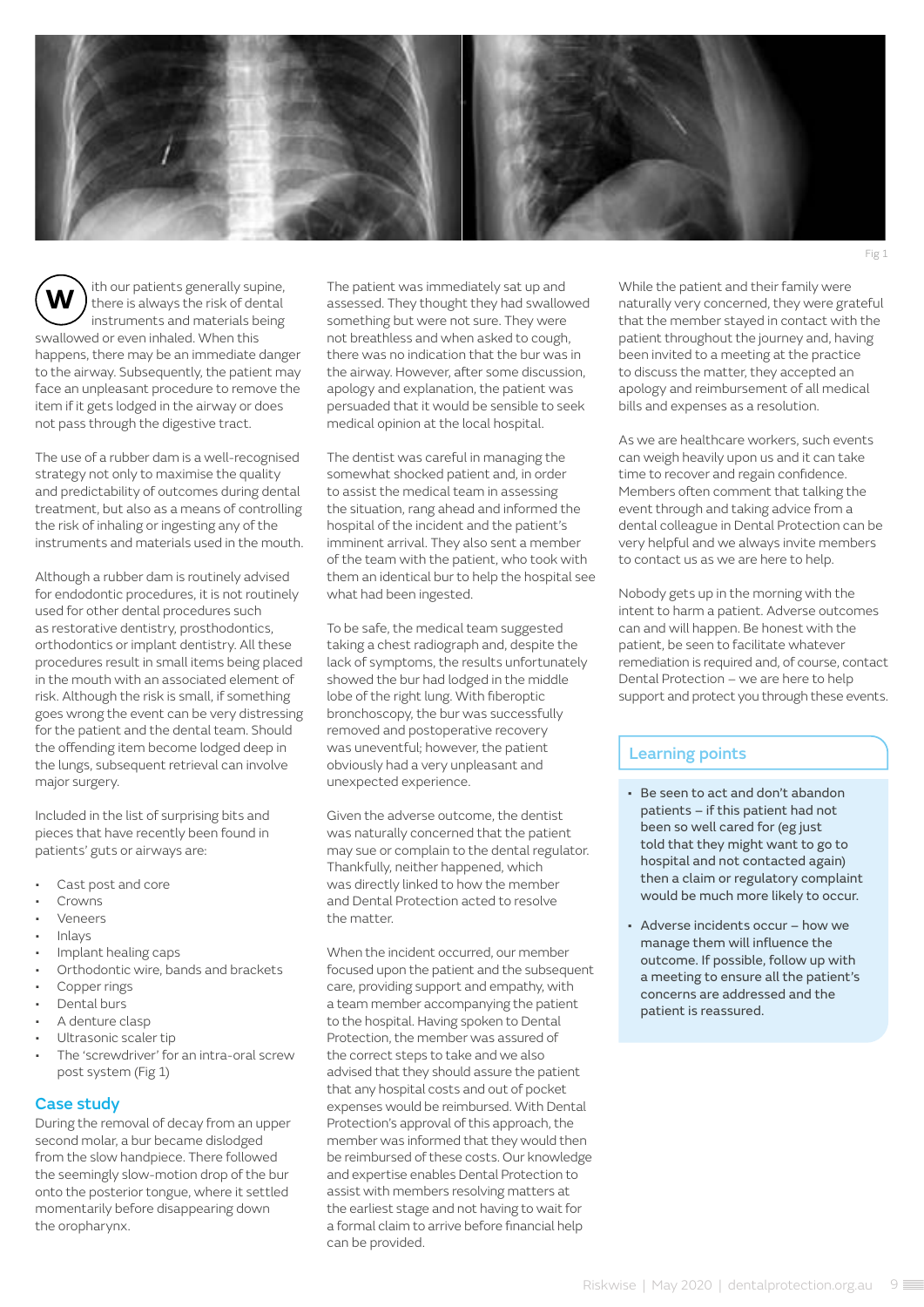### Case study

# Quick thinking avoids a claim following a perforated root

new patient, Ms Y, attended a practice complaining of pain from an upper lateral incisor that had been recently crowned at another practice. The new crown was aligned with the arch and when questioned about her dental history, Ms Y said that she had not wanted to have orthodontics to correct the slightly tilted and crowded lateral, so had decided upon a crown to realign it.  **A** 

Dr O examined the patient and it was clear that the tooth was very tender to percussion and there was slight swelling and redness in the buccal sulcus. A periapical abscess was diagnosed, and Dr O discussed the need to access the root canal and begin RCT to alleviate symptoms at that visit.

Dr O was confident of the diagnosis and started access once local anaesthetic had been provided somewhat distal to the swelling to avoid injecting into the infected area. He planned to provide temporary relief at this appointment and did not consider a

radiograph was necessary, as the diagnosis was predictable and there was little time left to provide the emergency care required.

Access seemed a little difficult; there was eventually some bleeding and exudate from the tooth, which was subsequently dressed. Unfortunately, Ms Y returned the next day still very much in pain and unhappy that the crown had fractured in separate pieces, leaving the tooth preparation visible. In wishing to help Ms Y as best he could, Dr O set aside time to reopen the tooth and investigate further to see if more drainage could be obtained before providing a temporary crown.

This time he placed a file to obtain a working length and was planning to instrument and clean appropriately. To his horror, the radiograph revealed that there was a clear perforation of the root approximately halfway to the apex. He also realised that the root was acutely angled in relation to the crown he had drilled through the day before.

Dr O had not taken a preoperative radiograph or probed the root surface to establish the angulation, despite the patient's history.

Dr O was very concerned and a little panicked, but he was able to access the root canal and dressed the tooth. He informed the patient that there was difficulty with the procedure and that he would book them in for a review the next day.

Given the error, Dr O approached Dental Protection for advice on how best to handle the situation clinically and with regard to the management of the patient. In discussing the matter with a Dental Protection dentolegal consultant, Dr O was advised to meet Ms Y, be honest and open with her by apologising that the situation had occurred and reassure her of onward care to resolve the problem.

A referral to an endodontist was made, which Ms Y would not have to pay for, and an opinion would be sought about the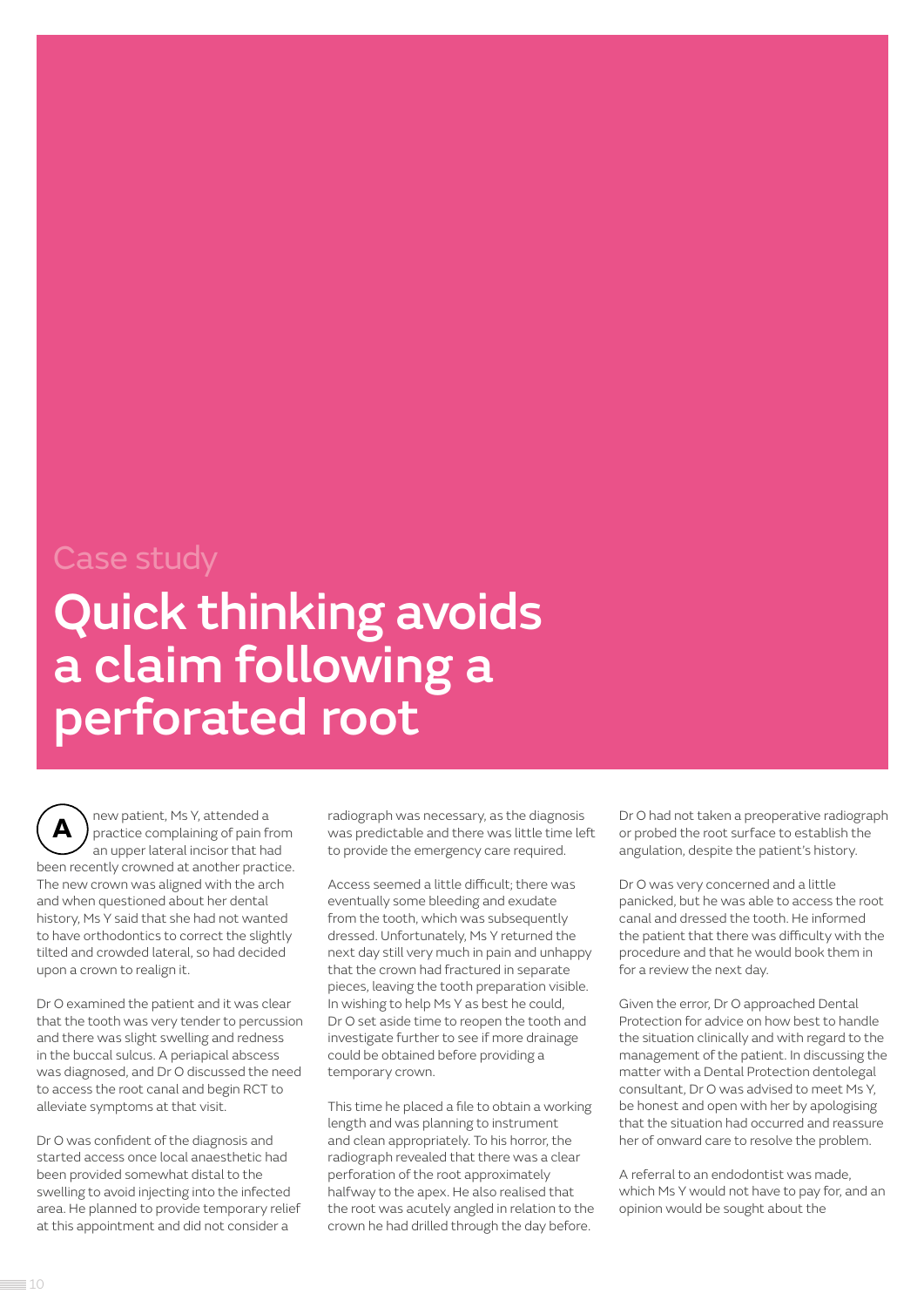

best way forward. Naturally Ms Y was not happy; however, Dr O showed true concern and integrity, and Ms Y was agreeable to the recommendation. Unfortunately, the endodontist's opinion was that the size and position of the perforation rendered the tooth unrestorable and recommended it be extracted and replaced by a single tooth implant.

Having discussed the situation further with Dental Protection, Dr O advised Ms Y that he would ensure she was not financially disadvantaged and that an implant would be provided for her without cost. A colleague removed the lateral incisor and placed the implant, which was successfully restored to the patient's satisfaction. The treatment was subsequently paid for by Dental Protection and the matter resolved without escalation to either a claim in negligence or a regulatory complaint.

Dental Protection's knowledge and expertise allows us to resolve matters at an early stage and prevent escalation. Embracing the issue early on means we can proactively manage the problem rather than wait until a claim is received and, in this example, had the patient not been offered remedial treatment from the dentist – who stayed with her on the journey and who demonstrated genuine regret and empathy – then the outcome would have been very different.

When a patient instructs a lawyer to pursue a claim, the matter becomes adversarial and a sour taste is left with all parties following a protracted antagonistic episode. If resolution can be achieved with the relationship still intact, then the stress and anxiety for the member (and indeed the patient) in the long run is much reduced.

Dental Protection has the ability to intervene and assist members in a multitude of situations, and we would urge members

to contact us as early as possible when a potential conflict arises. Early advice and intervention can be invaluable.

- For emergency appointments, ensure enough time is allowed and avoid being pushed into cutting corners, as errors with long-term consequences can occur.
- When an adverse outcome happens, it is advisable to inform the patient at the time and to ensure suitable steps are taken to deal with the consequences. Members are reminded to contact Dental Protection before making any promises of a financial resolution.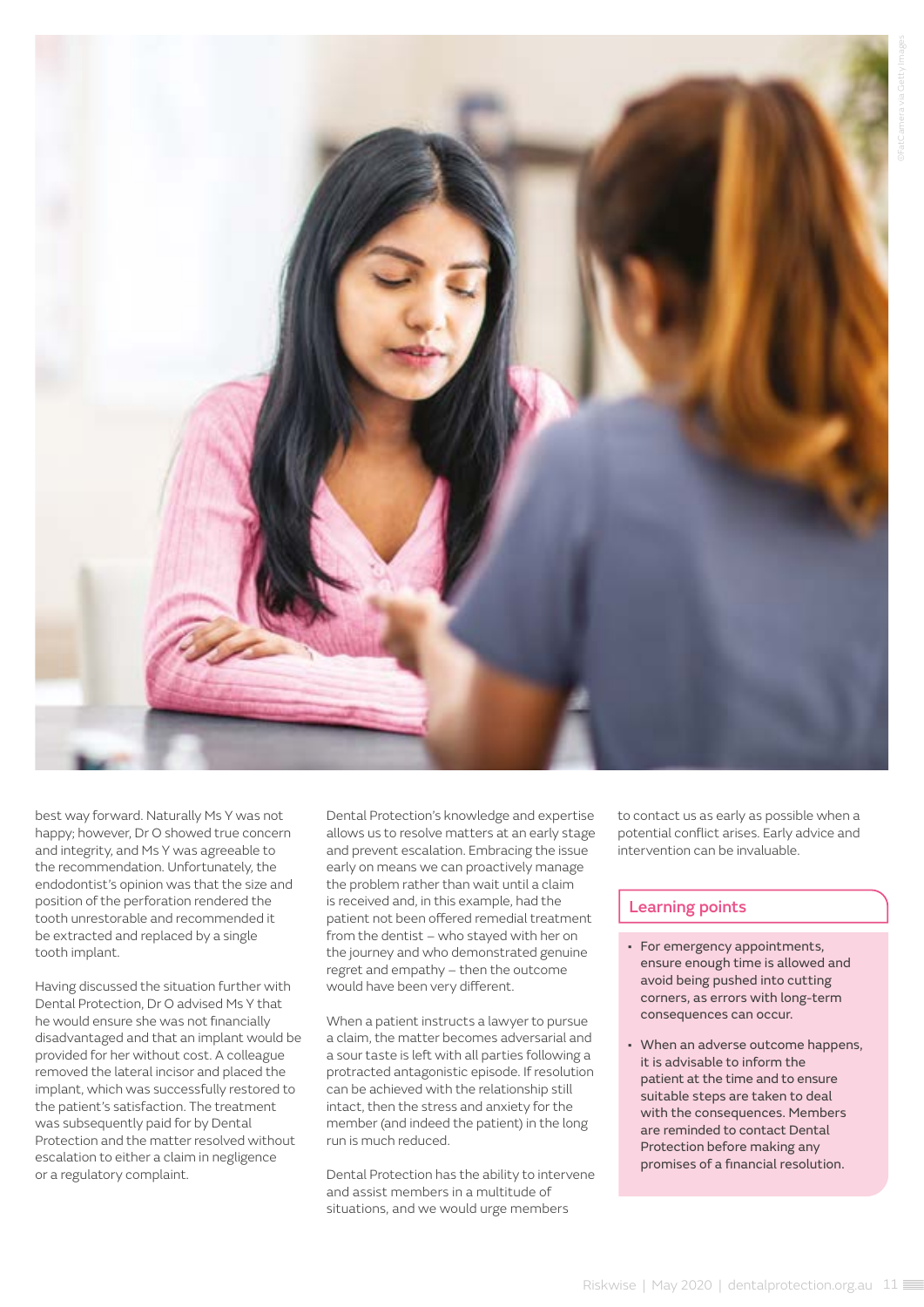## Case study A difficult call

r X saw two sisters, aged 8 and 10, for a routine examination. They attended with their mother who explained it had been some time since the family had attended a dentist. Both children had a number of carious lesions and the family was provided with preventive advice.  **D**

The mother, Mrs C, brought both children back for two more appointments. Treatment was carried out successfully on each occasion for both patients.

At the third appointment only the eldest child was brought by her father, Mr C, who accompanied her into the surgery. He explained gruffly that the mother was "away".

The actual treatment proceeded without any incident but Dr X felt that by contrast with the previous appointments, when the patient was relaxed, the child was very subdued and glanced nervously at her father who was watching her very intently. Dr X felt uncomfortable with the atmosphere and the intimidating way the father interacted with the child. Dr X felt that the child was frightened, but not about the dental treatment. There was a gut feeling that something was not right.

After the appointment Dr X spoke with his dental nurse who shared his view of the father's demeanour and the child's reaction. The matter was then discussed with the safeguarding lead at the practice and after



some consideration, advice on the situation was sought on an anonymous basis from the local child protection services, who suggested contacting the social service department to flag the concern. Dr X duly got in touch and provided his observations.

It later transpired that social services were already aware of child safety concerns in relation to the father from other sources and were already in contact with the family about other matters. This latest information fed into the bigger picture.

Although this meant the family obviously had some troubles, Dr X was at some level reassured that he had done the right thing in flagging his concerns as he had originally had reservations about escalating his misgivings for fear of creating trouble.

Some weeks later Dr X received a threatening letter from Mr C complaining that he had been treated unfairly and had been the subject of discrimination. Although he had not been told of Dr X's input officially in his recent dealings with social services, he had surmised that Dr X must have "said something to stir things up" and he was going to seek legal advice. Dr X sought assistance from Dental Protection in dealing with the complaint.

Dr X and the practice had kept contemporaneous notes of the matter with details of the initial concern, the steps followed within the practice, including the

internal discussion, and the decision to seek professional external advice. It was clear that the practice protocol had been followed. This enabled Dr X to demonstrate that the practice team had acted appropriately and in line with professional responsibilities rather than the situation being one where the father had been discriminated against.

With assistance from Dental Protection, Dr X provided a robust letter of response vindicating the approach taken by the practice and which included an explanation of the ethical duty on dental professionals to act if they have any concerns regarding child welfare and safety. There was nothing further heard from the father.

- The dental team often face instances involving safeguarding concerns. It is important to follow practice protocol and to document each step, including discussions and decisions.
- Dental Protection is here to support and advise members who are facing what can be difficult situations. Always contact us for help and advice in these circumstances – we're here to help you.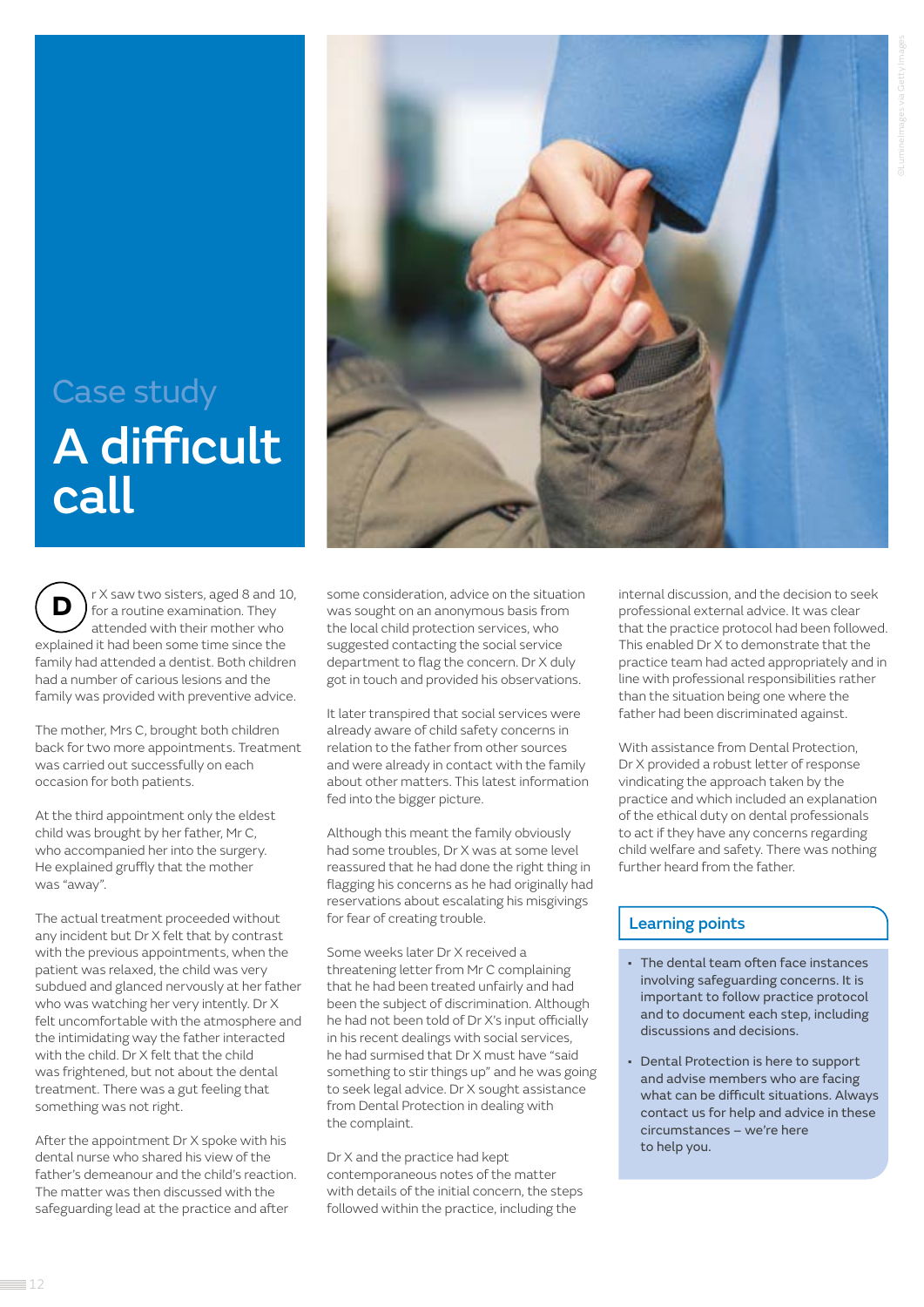

# The whole truth?

atient Ms H contacted the practice of Dr A as a new patient. She wanted to see the hygienist for regular cleaning as she had been used to at her previous practices.  **P**

Ms H saw Dr A for an initial assessment. She gave a history of antibiotics for a gum condition and explained that she had a "genetic tendency" and "previous medical issue", which had predisposed her to bone loss, but this had been dealt with.

Dr A noted that Ms H's oral hygiene was poor, with food trapping and mature plaque deposits. To help ensure she understood how best to keep her mouth clean Dr A demonstrated some different types of interdental brushes.

Ms H said she knew all about interdental brushes: she found them uncomfortable and was not prepared to use them. Dr A moved on to discuss floss, which the patient also dismissed. Ms H declined to have radiographs taken as she did not agree with them; Dr A respected the patient's wishes on this but explained that radiographs can be helpful in allowing a full assessment to be carried out.

There was some bleeding on probing and a full-mouth periodontal charting was completed. This confirmed widespread pocketing, subgingival calculus and some mobility. Ms H asked Dr A to explain what she had found.

Dr A outlined her findings and also provided advice on the effects that Ms H's smoking had on gum health – Ms H became very upset by the information. She was unhappy with what she felt was an inaccurate assessment and left the surgery. Dr A was puzzled by her angry response to her findings.

A letter of complaint was received the following week. It stated that Dr A had exaggerated the extent of the problem and was "trying to find work looking for pockets" and putting pressure on Ms H to have x-rays. She also claimed that Dr A was "completely unprofessional" in her approach and was making things up to upset patients and worry them into getting unnecessary treatment.

Dr A was concerned by the way the letter questioned her professionalism and sought advice from Dental Protection, who assisted with the preparation of a robust reply.

The record entry for Ms H's appointment was of great assistance in providing a comprehensive response. Dr A had recorded details of the clinical findings and diagnosis, including a full periodontal charting, as well as her advice on hygiene, interdental brushes, radiographs and her efforts with explaining the impact of smoking. In short, the notes provided a very clear picture of the appointment and the information given to the patient.

The response to the complaint included an expression of regret that Ms H was unhappy, but it was clarified that the treatment, information and advice given had been entirely appropriate. It was made clear that dental professionals have an obligation to provide accurate information to patients so they can make fully informed choices. Ms H was of course free to seek another opinion if she did not have confidence in Dr A's advice.

Ms H wrote back to say that she would obtain another opinion from a dentist "she knew she could trust" and then she was going to "take it further" with Dr A's lack of professionalism. Nothing further was ever heard.

- Although patients sometimes do not like being told the truth, it is in everyone's interests for the real picture to be presented. Shielding a patient from an unpleasant truth does not help anyone.
- Comprehensive notes are a very useful asset when defending against criticism.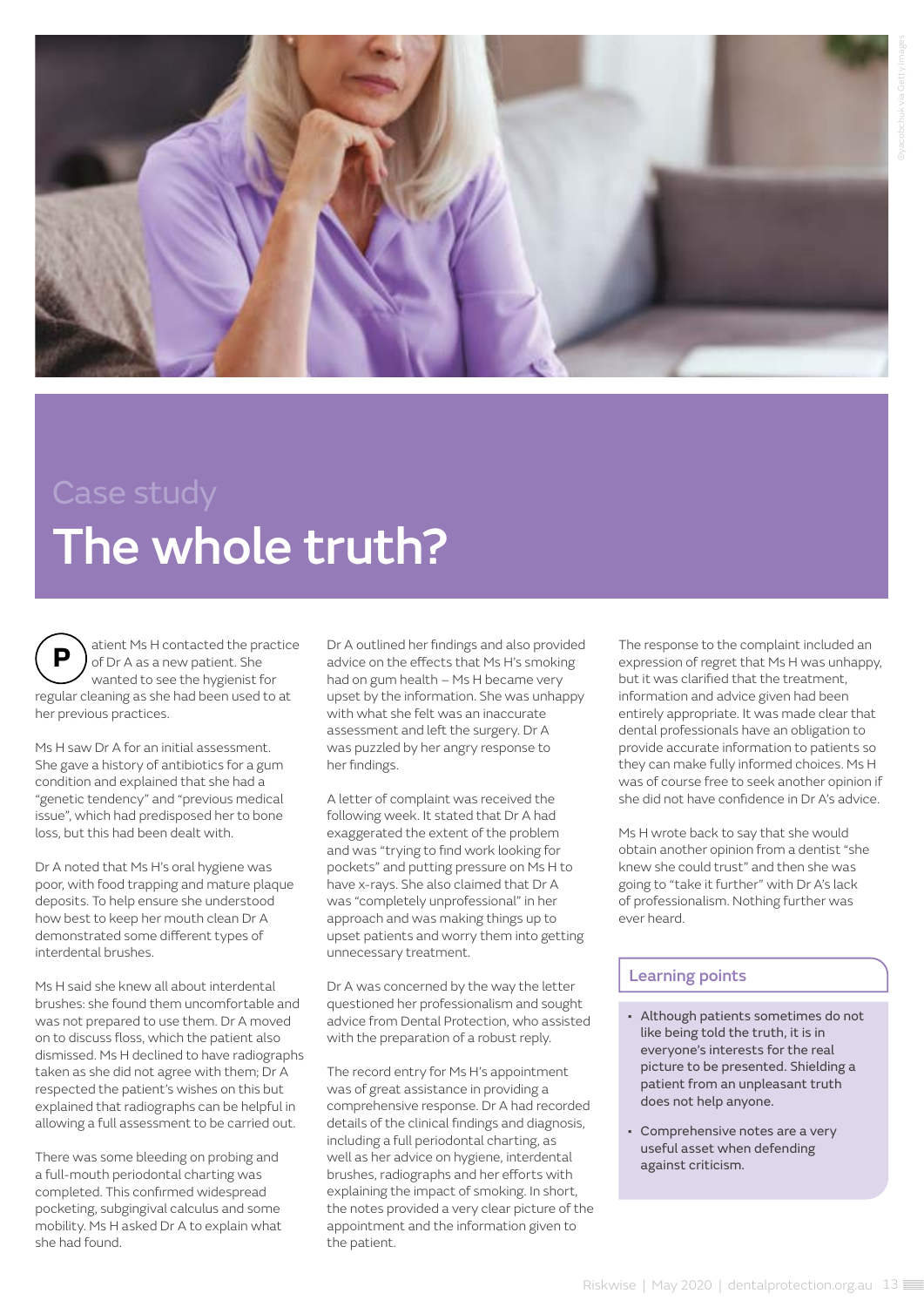

# Case study To prescribe or not?

r T, a 57-year-old male and a long-standing patient of the practice, attended an emergency appointment with pain from tooth 14. The tooth had a deep MOD restoration which had been placed six years ago and had been symptom-free for that time. The medical history was updated at the time and it was clear. The patient was a non-smoker and took no medications. **M**

Mr T complained of pain for two days, which had kept him awake at night, and he was taking painkillers. He reported no other symptoms and was not pyrexic. Upon examination the tooth was very tender to percussion and did not respond to vitality testing. There was no observable inflammation or swelling and a periapical radiograph revealed that the tooth had periapical periodontitis. The dentist Dr F discussed the options to manage the situation and these included doing nothing, which was unsuitable as the patient had symptoms, RCT and the extirpation at that appointment, and the last option was extraction. Pros and cons were explained for every treatment option. Mr T opted for RCT and extirpation and Dr F proceeded

with that. After completing extirpation of the diseased pulp, advice was given about further painkiller usage and an appointment was made in two weeks' time to complete the RCT.

Mr T failed to attend that appointment and two months later the dentist received a letter of claim from solicitors. From the letter it was apparent that Mr T attended hospital a few days after the extirpation appointment with facial swelling, which was treated with IV antibiotics. Unfortunately, he clearly considered that his experience was the result of poor treatment at the emergency appointment.

The solicitors alleged that Dr F failed to provide adequate emergency treatment and prescribe systemic antibiotics; had these been prescribed, the solicitors alleged, the outcome could have been avoided.

After comprehensive assessment of the records and discussions with Dr F, the case was successfully defended as Dr F's records evidenced a thorough assessment took place at the emergency appointment. The cause of the symptoms was correctly identified and

appropriate advice and treatment had been provided. It was argued that Dr F had acted in accordance with the Oral and Therapeutic Guidelines, as there had been no indication based on Mr T's presentation that systemic antibiotics were required.

- The law on consent provides a framework that protects patients' rights to decide about their treatment. In this case all treatment options were explained with their associated risks and benefits.
- The full symptoms of the patient were assessed and recorded in the notes, where it was clearly indicated that the lack of systemic involvement meant that local measures were indicated, and not systemic use of antibiotics.
- Had the records not been as thorough, then defending the claim could have been much more difficult.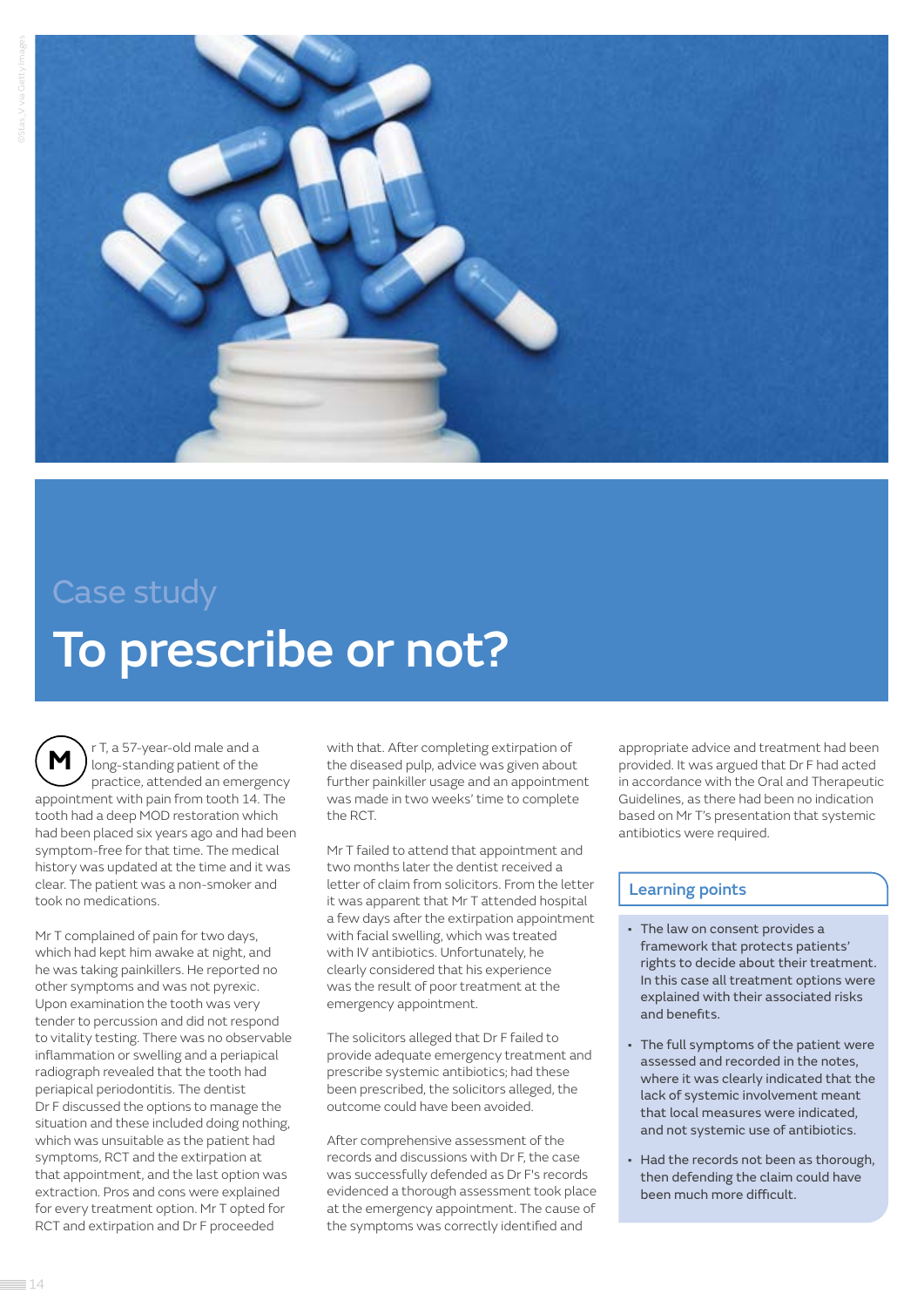

# Case study When the time is right

*A hygienist member of Dental Protection contacted us to report that the practice she worked in had received a strongly worded telephone complaint concerning an initial calculus debridement she had provided.*

he patient, who had not had any oral hygiene treatments in eight years, had complained that the procedure was unnecessarily rough and prolonged, and had resulted in bleeding, puffy and infected gums, as well as severe cold sensitivity. The patient had attended his medical practitioner who had diagnosed gingival infection and prescribed antibiotics.  **T**

Unfortunately, this patient was convinced that the hygienist had either used non-sterile instruments that caused the infection or had failed to prescribe antibiotics for the gum infection which he felt must have been visible at the time of treatment. The receptionist had recorded in writing the details of the complaint, and the practice, which was part of a large group of practices, had forwarded the complaint to the hygienist for a response.

The hygienist felt overwhelmed by the situation and also "outranked" by the medical practitioner's diagnosis, and unfortunately dwelled on the complaint for a few days before contacting Dental Protection. A suitable letter was written showing sympathy for the patient's discomfort and a detailed explanation of the treatment and likely cause of the postoperative symptoms (including the effects of this patient's low dose aspirin medication).

Unfortunately, the practice manager insisted on reviewing the letter before it was sent and awaited the principal dentist's return from an overseas wedding, as she had concerns about the sympathetic style of the letter and the use of the words "I am sorry that….." – worried that this may interpreted as admitting liability. This delay left the patient believing that no reply was forthcoming and he formalised the complaint to the AHPRA.

The hygienist was, in time, cleared of any wrongdoing, with a response assisted by Dental Protection relying on instrument tracking and the *Oral and Dental Therapeutic Guidelines* for antibiotic usage protocols. This was a fortunate outcome, though the AHPRA investigation did note the member's lack of response to the complaint (until too late). Being the subject of any investigation by a regulator such as the AHPRA is understandably a very worrying time for any dental practitioner, and the process is necessarily time consuming, both in responding to the complaint and waiting for a decision back.

- We will never know whether this complaint would have been resolved simply by a timely response of sympathy and explanation, but we do know the patient's decision to escalate the complaint was based on the lack of a reply and the feeling that he was not being listened to and taken seriously.
- The role and place of antibiotics in dentistry is unfortunately a poorly understood process by many of the general public, and often the subject of patient complaints. Dental Protection can guide you towards appropriate references to reflect protocols for non-usage of antibiotics.
- The member was feeling overwhelmed and unsure of how to deal with the complaint. She also felt that the practice had left her isolated in demanding that she deal with the complaint personally and had little experience with a complaints process. Fortunately, the experts at Dental Protection deal with these situations on a daily basis and could provide advice on responding appropriately. When the complaint became an AHPRA investigation, Dental Protection could again guide the member through the process and provide collegiate support through the anxious wait for a decision.
- After the complaint had been resolved, Dental Protection encouraged the member to discuss the delay in replying, caused by the practice wishing to review her response. While a practice owner's desire to review any reply involving their practice is understandable, it is the individual practitioner's responsibility to respond to a patient complaint. If a complaint is received by the AHPRA it will be directed at the practitioner personally and not the practice. These discussions resulted in a streamlined process for the practice to deal with any future complaints, recognising the need to support employed practitioners in the process and accept the role of dentolegal consultants in providing expert support to the member involved.